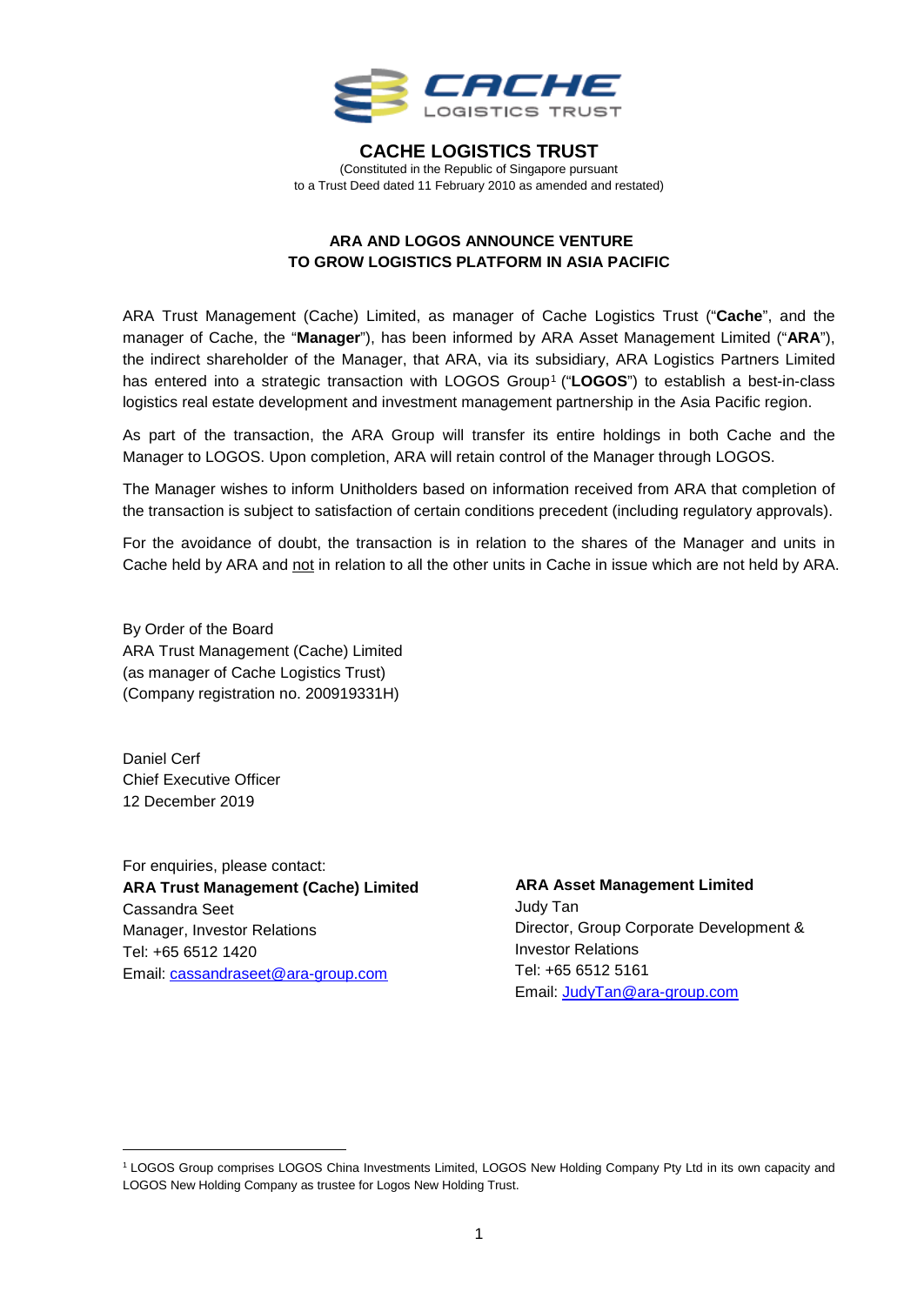## **ABOUT CACHE LOGISTICS TRUST ("CACHE")**

Listed on the Singapore Exchange on 12 April 2010, Cache Logistics Trust is a real estate investment trust ("REIT") that invests in quality income-producing industrial real estate used for logistics purposes, as well as real estate-related assets, in Asia Pacific. Cache is managed by ARA Trust Management (Cache) Limited.

As at 30 September 2019, Cache's portfolio comprised 27 high quality logistics warehouse properties strategically located in established logistics clusters in Singapore and Australia. The portfolio has a total gross floor area of approximately 9.0 million square feet valued at approximately S\$1.31 billion. For more information, please visit [www.cache-reit.com.](http://www.cache-reit.com/)

## **ABOUT ARA TRUST MANAGEMENT (CACHE) LIMITED**

Cache is managed by ARA Trust Management (Cache) Limited, a wholly-owned subsidiary of ARA Asset Management Limited ("**ARA**" or the "**Group**").

ARA Asset Management Limited is a premier global integrated real assets fund manager. As at 30 June [2](#page-1-0)019, Gross Assets Managed by ARA Group and its Associates is more than S\$83 billion<sup>2</sup> across over 100 cities in 23 countries.

Driven by a vision to be the best-in-class real assets fund management company, ARA Group and its Associates' businesses include:

- (a) **REITs**  ARA is one of the largest REIT managers in Asia Pacific. The Group directly manages Suntec REIT, Cache Logistics Trust and ARA US Hospitality Trust, listed in Singapore; and Fortune REIT, Hui Xian REIT and Prosperity REIT, listed in Hong Kong. It also indirectly manages REITs in Japan, Australia, Singapore and Malaysia through its associate companies.
- (b) **Private real estate funds**  The Group manages private funds providing investment opportunities in diverse real estate sectors and geographies that cater to different investor risk appetites.
- (c) **Country desks**  ARA operates country desks in China, Korea, Japan, Malaysia, Australia, Europe and the United States. The country desks employ a strong understanding of each local market to facilitate the flow of inbound and outbound capital and cross-country collaborations. ARA has an expanded presence in Japan via its strategic stake in Kenedix, Inc. and in Europe via its strategic stake in Cromwell Property Group.
- (d) **Infrastructure**  ARA Infrastructure was established in 2018 to cater to strong investor demand for global infrastructure investment.
- (e) **Real estate management services**  As part of the Group's investor-operator philosophy, its dedicated property management teams actively work the ground to manage its assets globally.

ARA's multi-platform, multi-product global fund management strategy, combined with its dedicated teams with in-depth local knowledge, enables the Group to offer enduring value to investors. Built on a foundation of strong corporate governance and business integrity, ARA counts some of the world's largest pension funds, sovereign wealth funds, financial institutions, endowments and family offices as its investors.

For more information, please visit [http://www.ara-group.com.](http://www.ara-group.com/)

<span id="page-1-0"></span> <sup>2</sup> Includes assets under management by ARA Asset Management Limited and the Group of companies ("ARA Group") and its Associates as at 30 June 2019